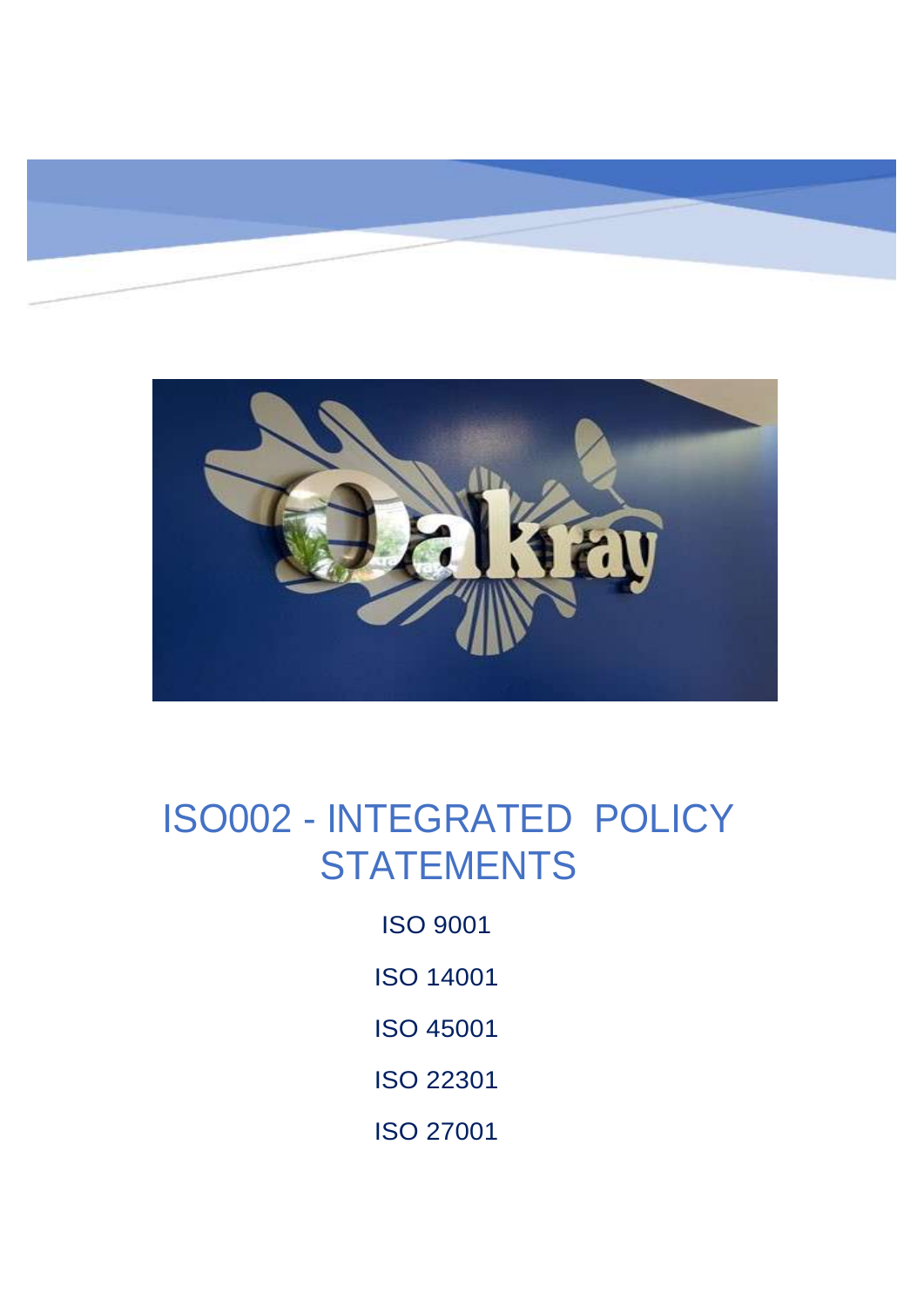#### **INTEGRATED POLICY STATEMENT**



### Quality Policy Statement (ISO 9001 Clause 5.2)

ItisthepolicyofOakray Ltd tomaintainaqualitysystemdesignedtomeettherequirementsof ISO 9001:2015 (or anyother standard in linewithAnnexSLStructure)in pursuitof its primary objectives, the purpose and the context of the organisation.

It is the policy of Oakray Ltd to:

- a) givesatisfactiontoallofourcustomersandotherstakeholdersandinterestedparties whenever possible, meeting and exceeding their expectations;
- b) comply with all legal requirements, codes of practice and all other requirements applicable to ouractivities;
- c) the reduction of hazards, prevention of injury, ill health and pollution;
- d) provide all the resources of equipment, trained and competent staff and any other requirements to enable these objectives to be met;
- e) ensurethatallemployeesaremadeawareoftheirindividualobligationsinrespectofthis quality policy;
- f) maintainamanagementsystemthatwillachievetheseobjectivesandseekcontinual improvementintheeffectivenessandperformanceofourmanagementsystembasedon "risk".

This quality policy provides a framework for setting, monitoring, reviewing and achieving our objectives, programmes andtargets.

Customer service isanessentialpartofthequalityprocessandtoensurethis isfulfilled,all employeesreceivetrainingtoensureawarenessandunderstandingofqualityanditsimpacton customer service.

To ensure the company maintains its awareness for continuous improvement, the quality system isregularlyreviewedby"TopManagement"toensureitremainsappropriateandsuitabletoour business. The QualitySystem is subject to both internal and external annual audits.

**Managing Director**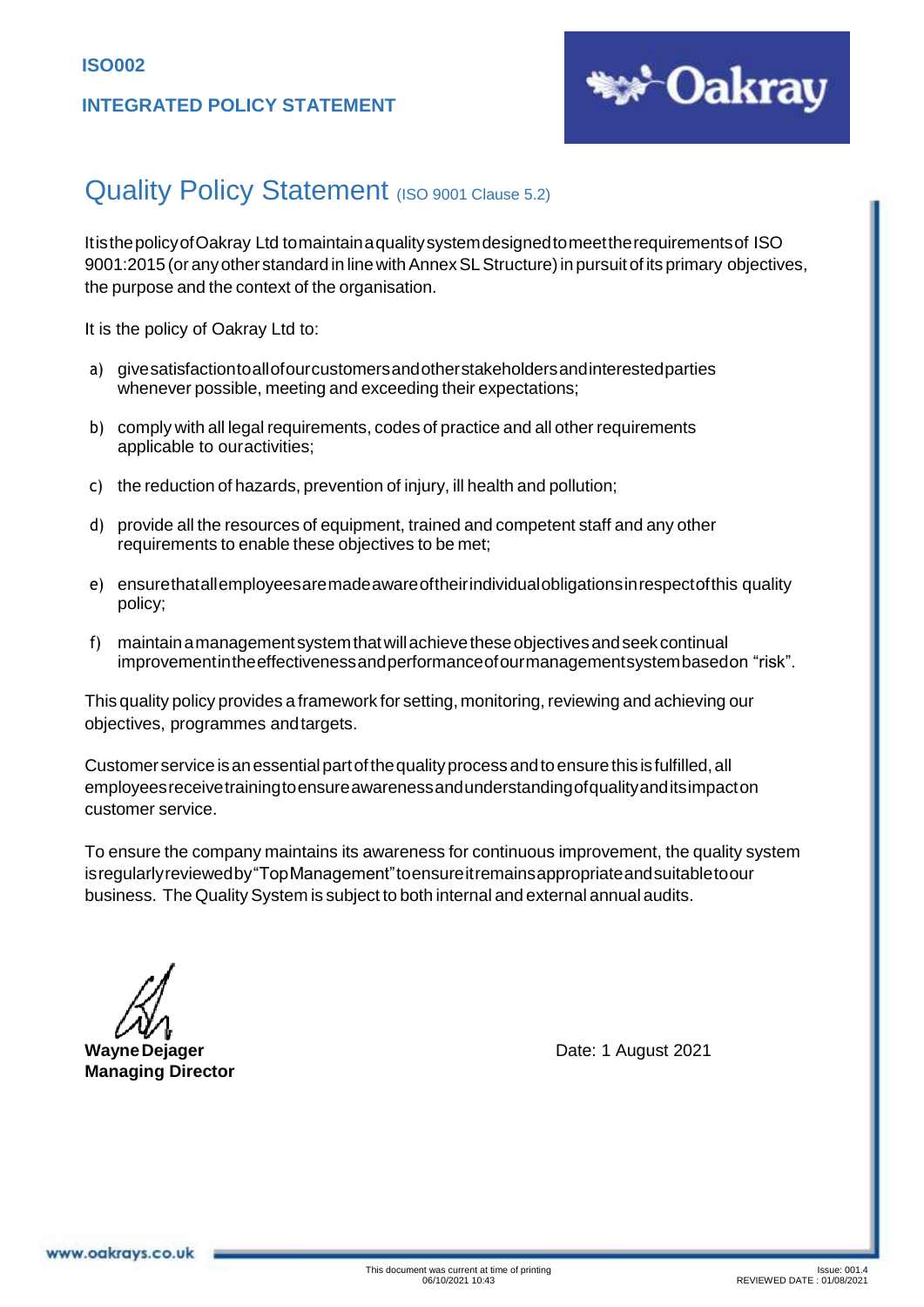

### Environmental Policy Statement (ISO 14001 Clause 5.2)

It is the policy of Oakray Ltd to maintain an environmental system designed to meet the requirements of ISO 14001:2015 (or any other standard in line with Annex SL Structure) in pursuit of its primary objectives, the purpose and the context of the organisation.

It is the policy of Oakray Ltd to:

- a) give satisfaction to all of our customers and other stakeholders and interested parties whenever possible, meeting and exceeding their expectations;
- b) comply with all compliance obligations, codes of practice and all other requirements applicable to our activities including the nature, scale and environmental impacts of its activities, products and services;
- c) the reduction of hazards, prevention of injury, ill health, protection of the environment, including prevention of pollution, sustainable resource use, climate change mitigation and adaptation, the protection of biodiversity and ecosystems and any other specific commitments which are relevant to the context of the organisation;
- d) provide all the resources of equipment, trained and competent staff and any other requirements to enable these objectives to be met;
- e) ensure that all employees are made aware of their individual obligations in respect of this environmental policy;
- f) maintain a management system that will achieve these objectives and seek continual improvement in the effectiveness and performance of our management system based on "risk".

This environmental policy provides a framework for setting, monitoring, reviewing and achieving our objectives, programmes and targets.

Customer service is an essential part of the environmental process and to ensure this is fulfilled, all employees receive training to ensure awareness and understanding of the environment and its impact of the products or service in which we provide.

To ensure the company maintains its awareness for continuous improvement, the environmental system is regularly reviewed by "Top Management" to ensure it remains appropriate and suitable to our business. The Environmental System is subject to both internal and external annual audits.

**Managing Director**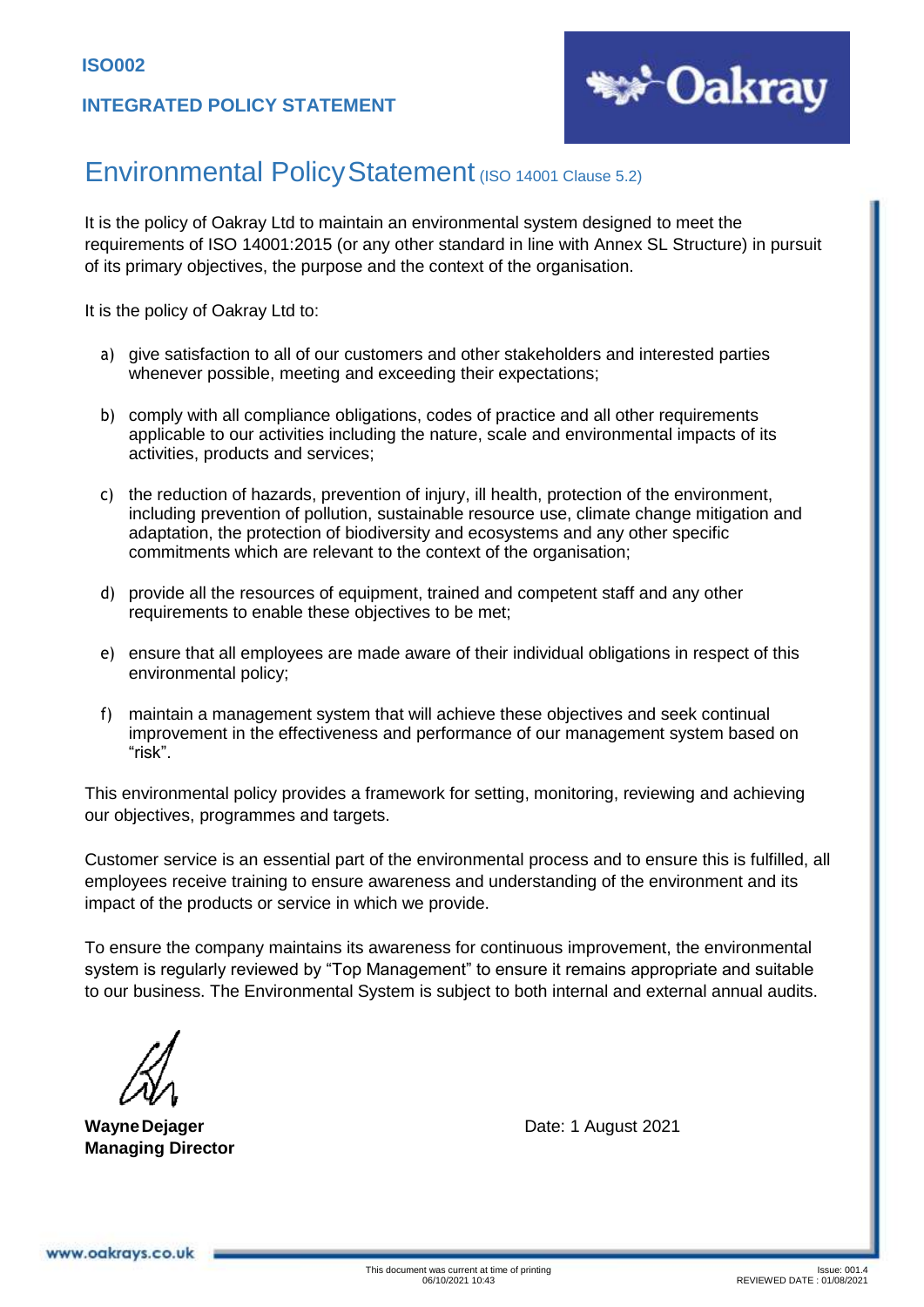#### **INTEGRATED POLICY STATEMENT**



### Occupational Health & Safety Policy Statement (ISO 45001:2018 Clause 5.2)

Oakray Limited's objective is to ensure, as far as is reasonably practicable, the safety and health of all persons carrying out work activities on our behalf, or persons directly affected by our work activities.

Oakray Limited Ltd therefore undertake to:

- a) Comply with The Health and Safety at Work Act 1974 and any other relevant Acts, Regulations or Approved Codes of Practice made under the.
- b) Appoint a Director, as the person with overall responsibility for all health, safety and welfare matters - including the provision of adequate resources
- c) Retain the services of an internal Health, Safety, Quality and Environment Manager.
- d) Provide and maintain safe workplaces for our employees, and other persons who may be directly impacted upon.
- e) Provide a safe and healthy work environment together with the necessary welfare facilities.
- f) Make arrangements for the safe storage, handling and use of substances and articles used in our work activities.
- g) Endeavour to ensure that all persons employed by us are competent to carry out the specific work tasks by providing all necessary information, instruction, training and supervision.
- h) Inform all persons we employ, and others who may be directly impacted upon, of the risks associated with those work activities and put in place safe systems of work to minimise the likelihood of injury or harmful impacts to health.
- i) Monitor our work activities to ensure that agreed safe working practices are complied with, and to instigate changes where considered necessary.
- j) Provide, where appropriate, plant, tools and equipment which are safe and without undue risks to health.
- k) Provide and maintain where appropriate personal protective equipment and ensure that staff are aware of their obligations in respect of its use.
- l) Encourage and promote a safety culture within our Company to enable all persons employed by us to contribute positively to their own health and safety at work.
- m) Co-operate with all other duty holders in health and safety clients, other employers, designers, planning supervisors, sub-contractors and the enforcing authorities.
- n) Instigate procedures for the recording, and reporting where necessary, of accidents, near misses and instances of ill health occurring as a result of our work activities.
- o) Ensure that employees are aware of the penalties that will be invoked for any acts that endanger the health and safety of themselves, or others, while at work.
- p) Bring this policy statement to the attention of all persons employed by us and make them aware that we require and need their assistance and feedback on health, safety and welfare issues.
- q) Review this policy document annually, and as our Company changes and in the light of new legislation. Revisions are to be communicated to those affected by the changes.

**Managing Director**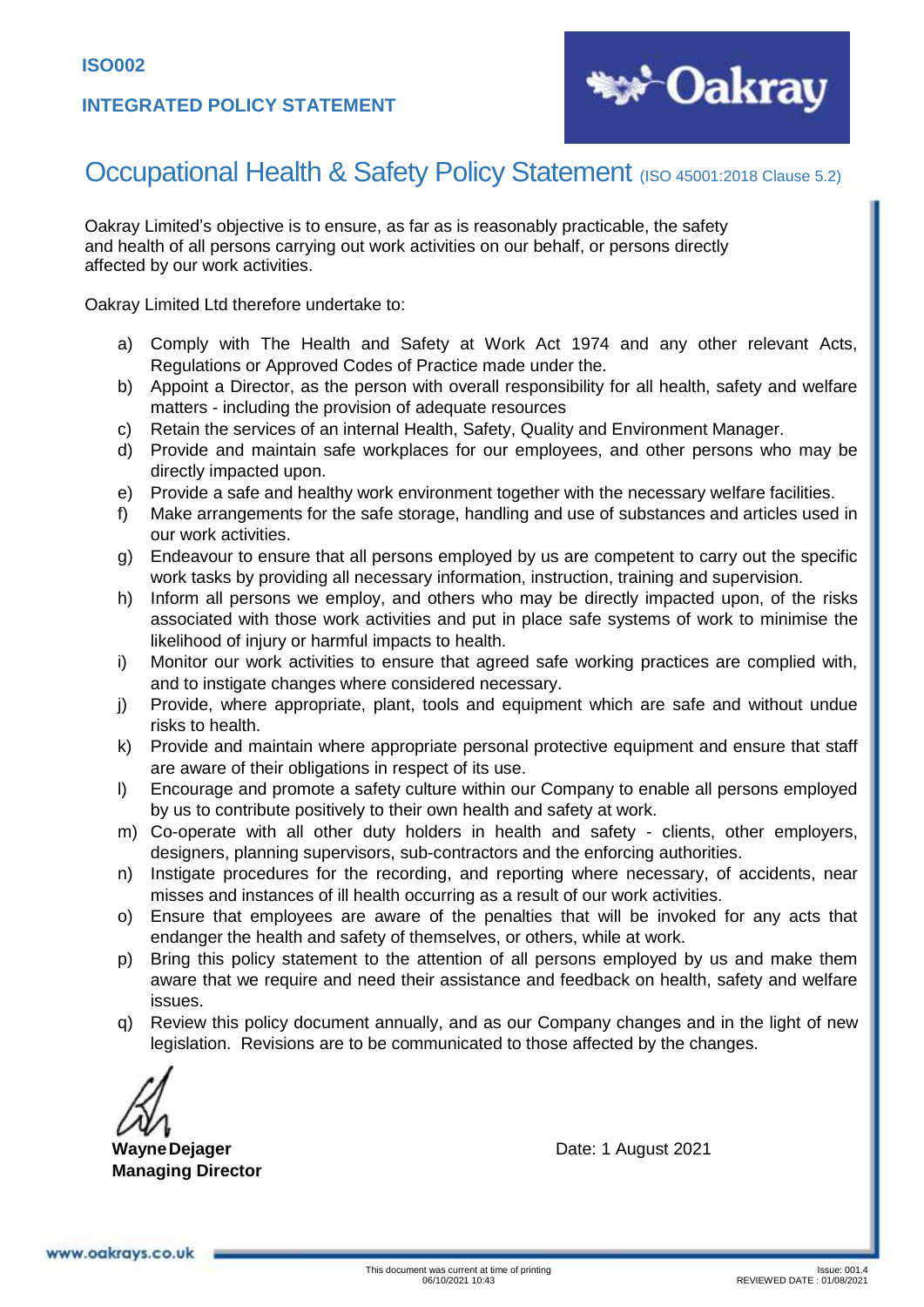

### Business Continuity Policy Statement (ISO 22301:2019 Clause 5.2)

The organisation recognises that the disciplines of confidentiality, integrity and availability in Business Continuity Management are integral parts of its management function.

The Management of Oakray Limited views these as primary responsibilities and fundamental to the best business practice of adopting appropriate Business Continuity Controls, along the lines laid down in the BS ISO 22301:2019 standard.

Itistheorganisation'sBusinessContinuitypolicytoseektooperatetothehigheststandards continuously and to implement and operate fully BSISO 22301:2019 standard, including continual improvement, through registration and annual review.

Oakray Limited will:

- a) Comply with all applicable laws and regulations and contractual obligations;
- b) Implement continual improvement initiatives, including risk assessment and risk treatment strategies, while making best use of its management resources to better meet Business Continuity requirements;
- c) Communicate its Business Continuity objectives, and its performance in achieving these objectives, throughout the organisation and to interested parties, as appropriate;
- d) Adopt a Business Continuity management system comprising a policy manual and procedures which provide direction and guidance on Business Continuity matters relating to employees, customers, suppliers and interested parties who come into contact with its work;
- e) WorkcloselywithitsCustomers,BusinessPartnersandSuppliersinseekingtoestablish appropriate Business Continuitystandards;
- f) Adopt a forward-looking view on future business decisions, including the continual review of risk evaluation criteria, which may have an impact of Business Continuity;
- g) TrainallmembersofstaffintheneedsandresponsibilitiesofBusinessContinuity Management;
- h) Constantly striving to meet, and where possible exceed, its customers'. staff and investors' expectations.

Responsibility for upholding this policy is owned by the Directors.

**Managing Director**